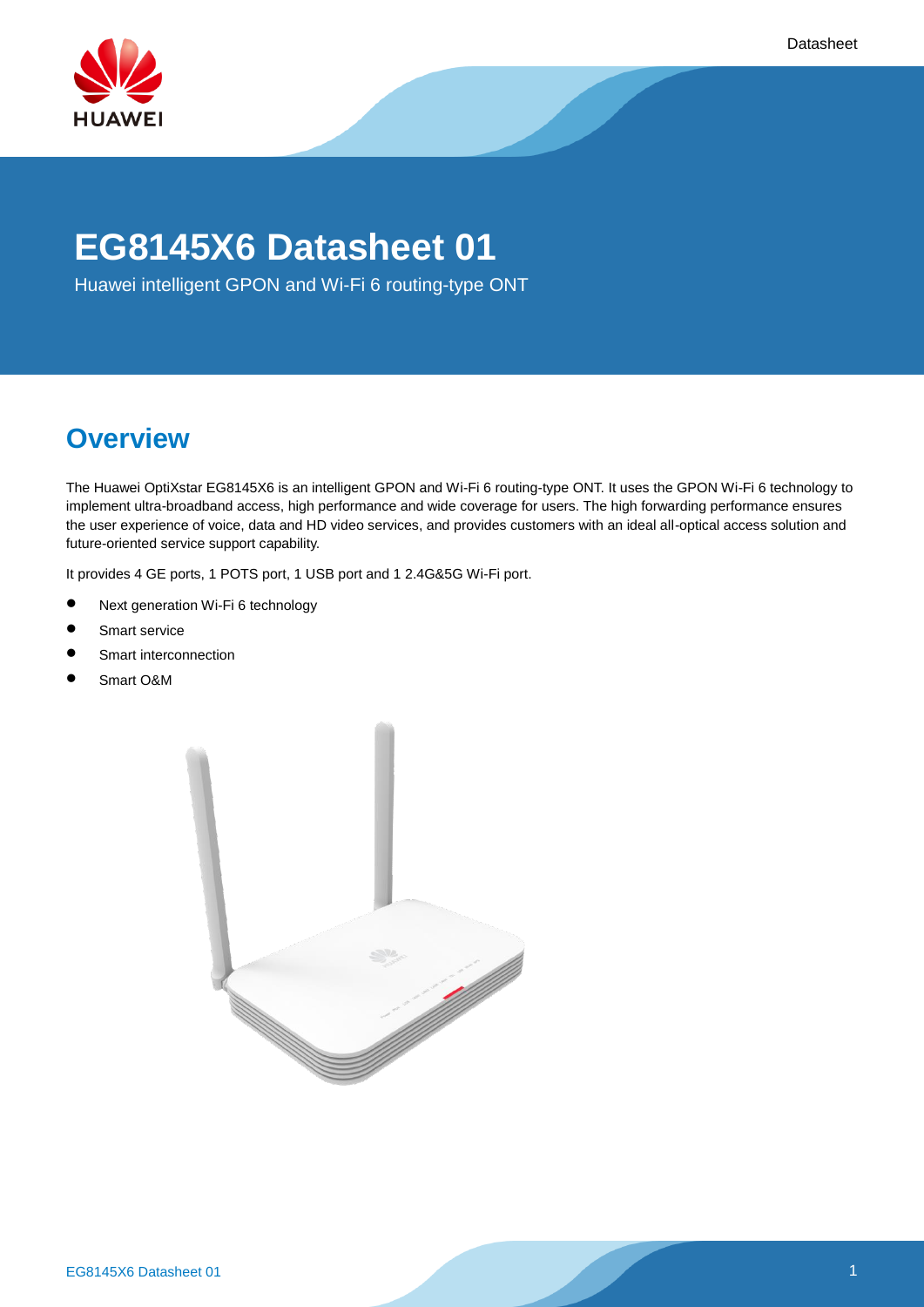## **Device Parameters**

| <b>Operating temperature</b>        | $0^{\circ}$ C to 40 $^{\circ}$ C     | <b>NNI</b>                                                       | <b>GPON</b>                                   |
|-------------------------------------|--------------------------------------|------------------------------------------------------------------|-----------------------------------------------|
| <b>Operating humidity</b>           | 5% RH to 95% RH (non-<br>condensing) | <b>UNI</b>                                                       | 4*GE+1*POTS+2.4G/5G Wi-Fi<br>6+1USB           |
| <b>Power adapter input</b>          | 100-240 V AC, 50/60 Hz               | <b>Optical connector</b>                                         | SC/APC                                        |
| <b>System power supply</b>          | 11-14 V DC, 1.5 A                    | <b>Indicators</b>                                                | Power/PON/LOS/LAN/TEL/US<br><b>B/WLAN/WPS</b> |
| <b>Static power consumption</b>     | 6 W                                  | <b>Weight</b>                                                    | About 372 g                                   |
| <b>Maximum power</b><br>consumption | 18 W                                 | Dimensions (H x W x D)<br>(without external<br>antenna and pads) | 35 mm x 195 mm x 125 mm                       |
| <b>Memory</b>                       | 128M Flash, 256M RAM                 |                                                                  |                                               |

# **Interface Parameters**

| <b>GPON port</b>                                                                                                                                                                                                                                                                                                                                                                              | <b>POTS port</b>                                                                                                                                                                                                                                                                                              |  |
|-----------------------------------------------------------------------------------------------------------------------------------------------------------------------------------------------------------------------------------------------------------------------------------------------------------------------------------------------------------------------------------------------|---------------------------------------------------------------------------------------------------------------------------------------------------------------------------------------------------------------------------------------------------------------------------------------------------------------|--|
| Class B+<br>Receiver sensitivity: -27 dBm<br>Overload optical power: -8 dBm<br>Wavelengths: US 1310 nm, DS 1490 nm<br>Wavelength blocking filter (WBF) of G.984.5<br>Flexible mapping between GEM Port and TCONT<br>GPON: consistent with the SN or password<br>authentication defined in G.984.3<br><b>Bi-directional FEC</b><br>SR-DBA and NSR-DBA<br>(single-homing&dual-homing)<br>Type B | Maximum REN: 4<br>٠<br>G.711A/µ, G.729a/b and G.722 encoding/decoding<br>T.30/T.38/G.711 fax mode<br><b>DTMF</b><br>٠<br>Emergency calls (with the SIP protocol)<br>٠<br><b>USB port</b><br><b>USB2.0</b><br>FTP-based network storage<br>File/Print sharing based on SAMBA<br>٠<br><b>DLNA</b> function<br>٠ |  |
| <b>WLAN</b>                                                                                                                                                                                                                                                                                                                                                                                   | <b>Ethernet port</b>                                                                                                                                                                                                                                                                                          |  |
| IEEE 802.11 b/g/n/ax (2.4G)<br>IEEE 802.11 a/n/ac/ax (5G)<br>$2 \times 2$ MIMO (2.4G)<br>$2 \times 2$ MIMO (5G)<br>Antenna gain: 5 dBi<br>WMM/Multiple SSIDs/WPS<br>2.4G&5G concurrent<br>Air interface rate: 574 Mbit/s (2.4G), 2402 Mbit/s (5G)<br>Beamforming<br><b>Band steering</b><br>DL OFDMA<br>DL MU-MIMO<br>1024QAM<br>160MHz frequency bandwidth                                   | Ethernet port-based VLAN tags and tag removal<br>٠<br>1:1 VLAN, N:1 VLAN, or VLAN transparent transmission<br>QinQ VLAN<br>٠<br>Limit on the number of learned MAC addresses<br>MAC address learning<br>Auto-adaptive 10 Mbit/s, 100 Mbit/s or 1000 Mbit/s                                                    |  |